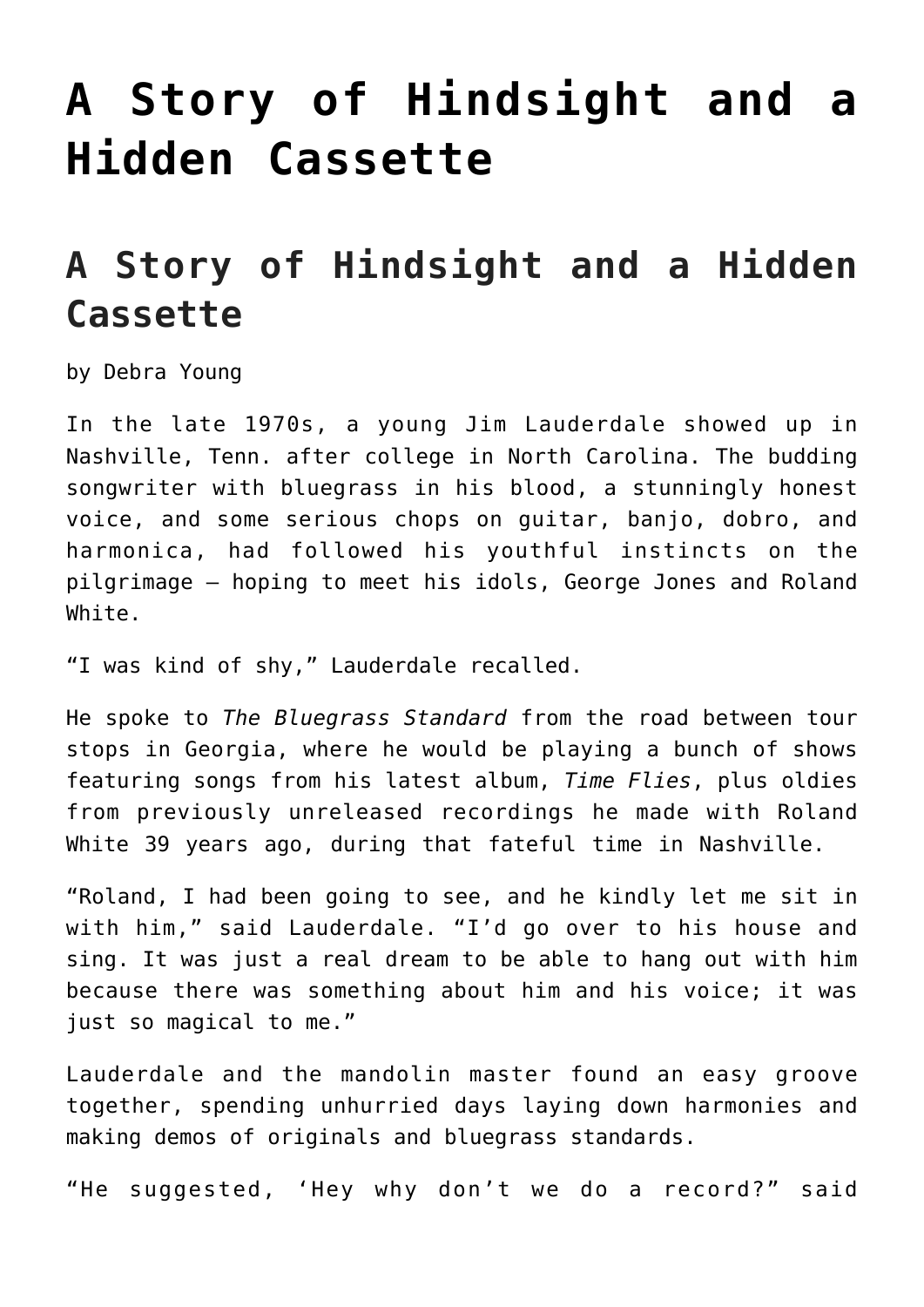Lauderdale. The band they put together included Marty Stuart on lead guitar, plus eminent bluegrass instrumentalists, Gene Wooten, Terry Smith, Johnny Warren, and Stan Brown. They recorded the tracks in the basement of the home of the legendary Earl Scruggs.



*"That was also very surreal for me to have Earl Scruggs downstairs, and bringing us coffee," said Lauderdale. "To hear some of his stories…I had been a banjo player earlier, and I learned a lot of structure from him."*

The recordings – which resurfaced when White's wife randomly came upon the old cassette – have an unadorned, front-porchsitting kind of intimacy. The 12 tracks are pure bluegrass: sweet harmonies, rhythmic strumming and fiddle riffs that send the feet tapping on their own accord.

"I've lost my will/ my will to go on," a 20-something Lauderdale sings in "Regrets and Mistakes" — one of the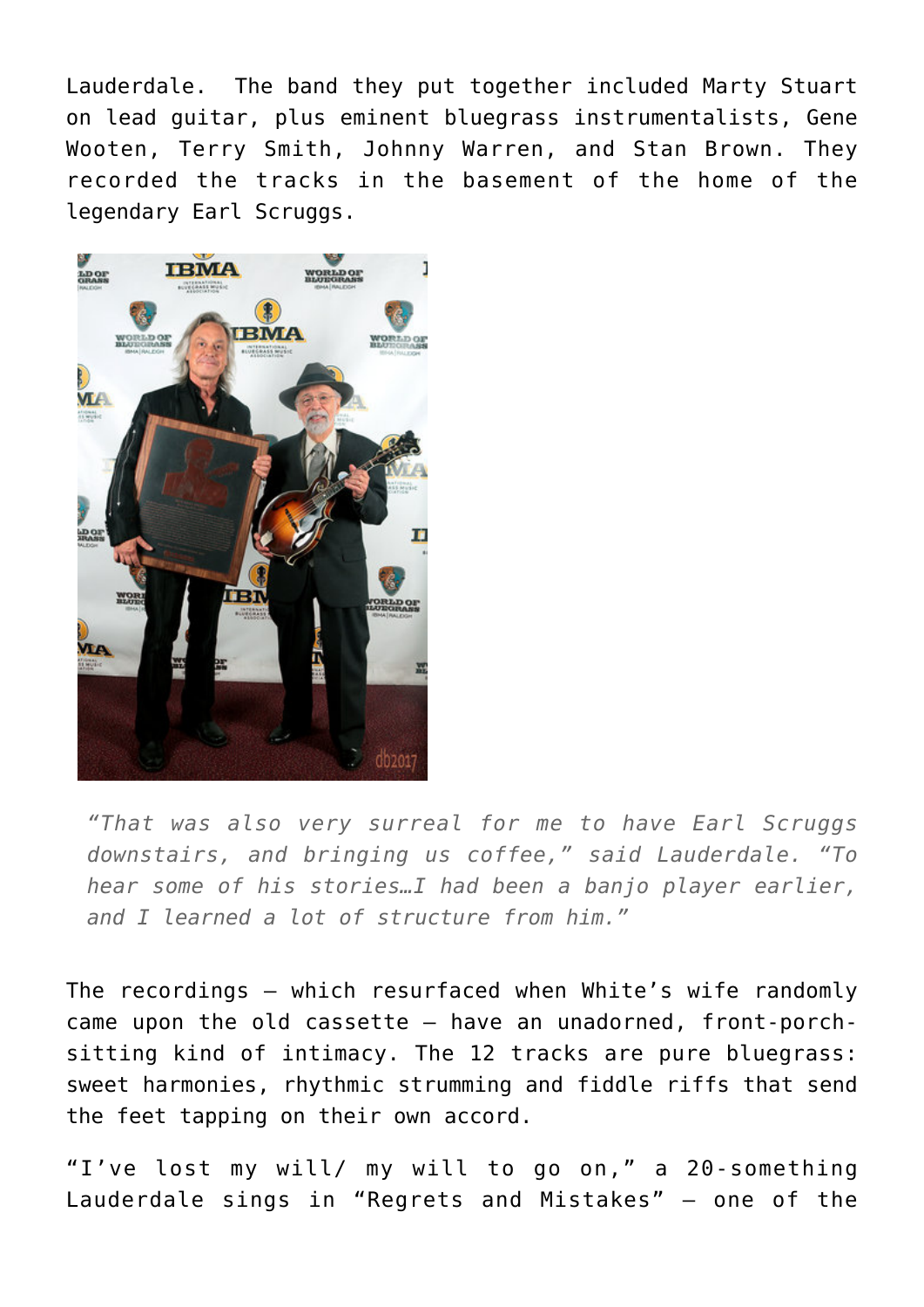originals in the collection. His vocals mix longing with the hopefulness of youth. The songwriting hints at the hit-maker Lauderdale would eventually become; his languid phrases echo in the ears even after the music ends.

But back then, Lauderdale had no idea where the future would lead. What he did know was record labels weren't interested in the recording, saying they didn't want to take a chance on somebody less familiar on the bluegrass circuit. So, he headed to New York City.

*"I was disappointed when the record didn't come out," said Lauderdale, who speaks in a way that is down-to-earth and unassuming. "I came to New York and horizons opened."*

It was in New York City, while working as a messenger for Rolling Stone magazine by day, that Lauderdale started to incorporate all the influences that have come to define his sound: It's a wide-ranging catchall includes rock n' roll, folk, bluegrass, country, soul, R&B and a touch of jazz. Lauderdale is widely recognized as king of the heartland soundscape and embracing genre, Americana.

The exchange of musical languages that gave birth to Americana was just taking shape in the early 80s in New York. Lauderdale talks reverently about all the friends and musical colleagues who welcomed him into the easy scene (Doc Thomas, Dr. John, Buddy Miller, John Campbell, John Messler, and others). Gigs, he said, were plenty and performed in venues ranging from Irish bars to rock n' roll dives and Texas-style clubs.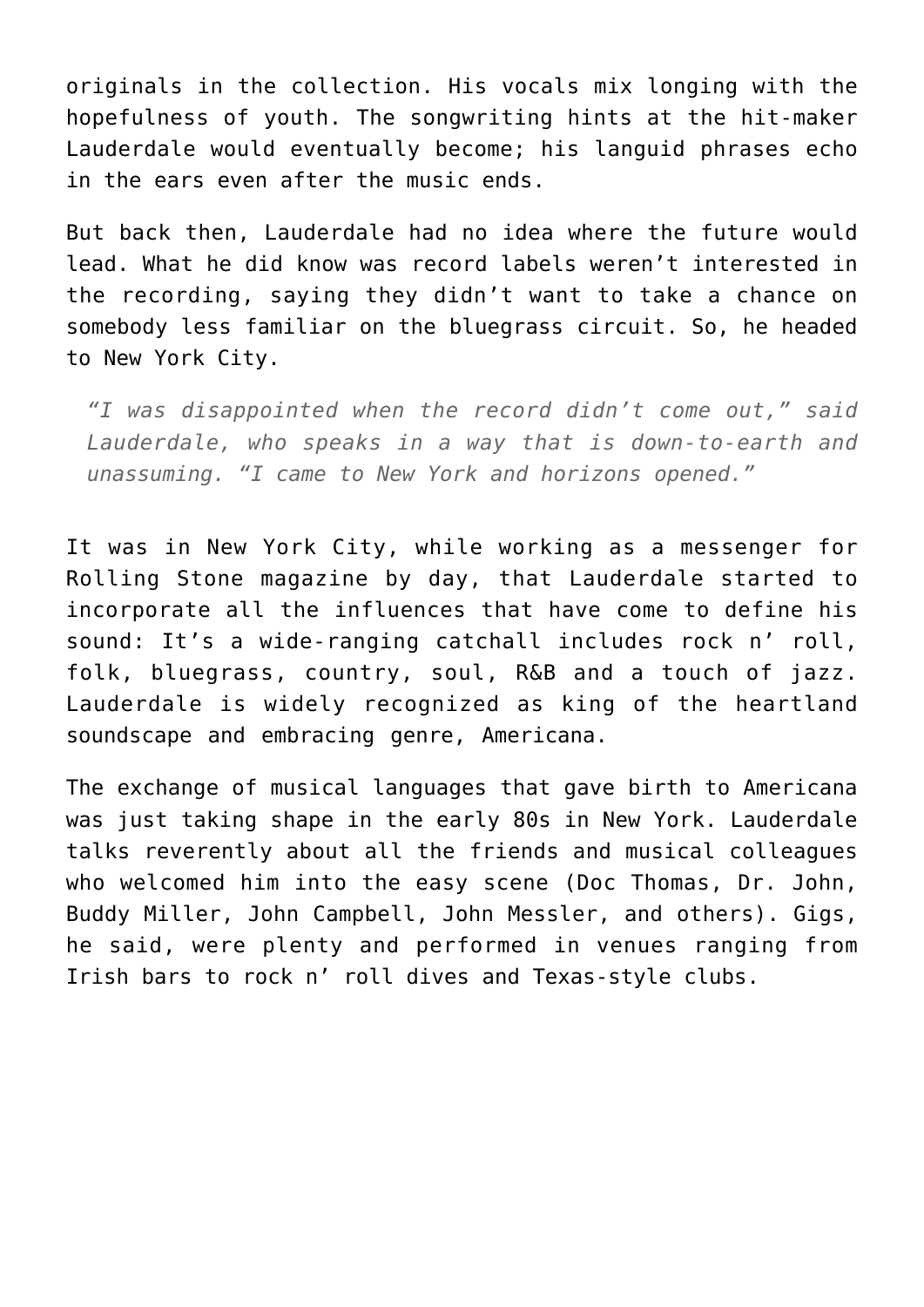

"I had known there was a folk and bluegrass tradition, so it was a real cool time to be in New York," he said. "There was this theme and community."

After making connections in New York, Lauderdale again followed his instincts, uprooting himself and heading to the other coast, to Los Angeles — where crossover music was big.

"A lot of great folks were in the scene out there. People were kind of calling it West Coast Country and alternative country," he said.

In 1991, his first record, "Planet of Love," was released. The auspicious debut stretched the country sound to embrace rock n' roll grit, catchy pop hooks, honkytonk, and rockabilly.

Around that time, Lauderdale started singing harmonies on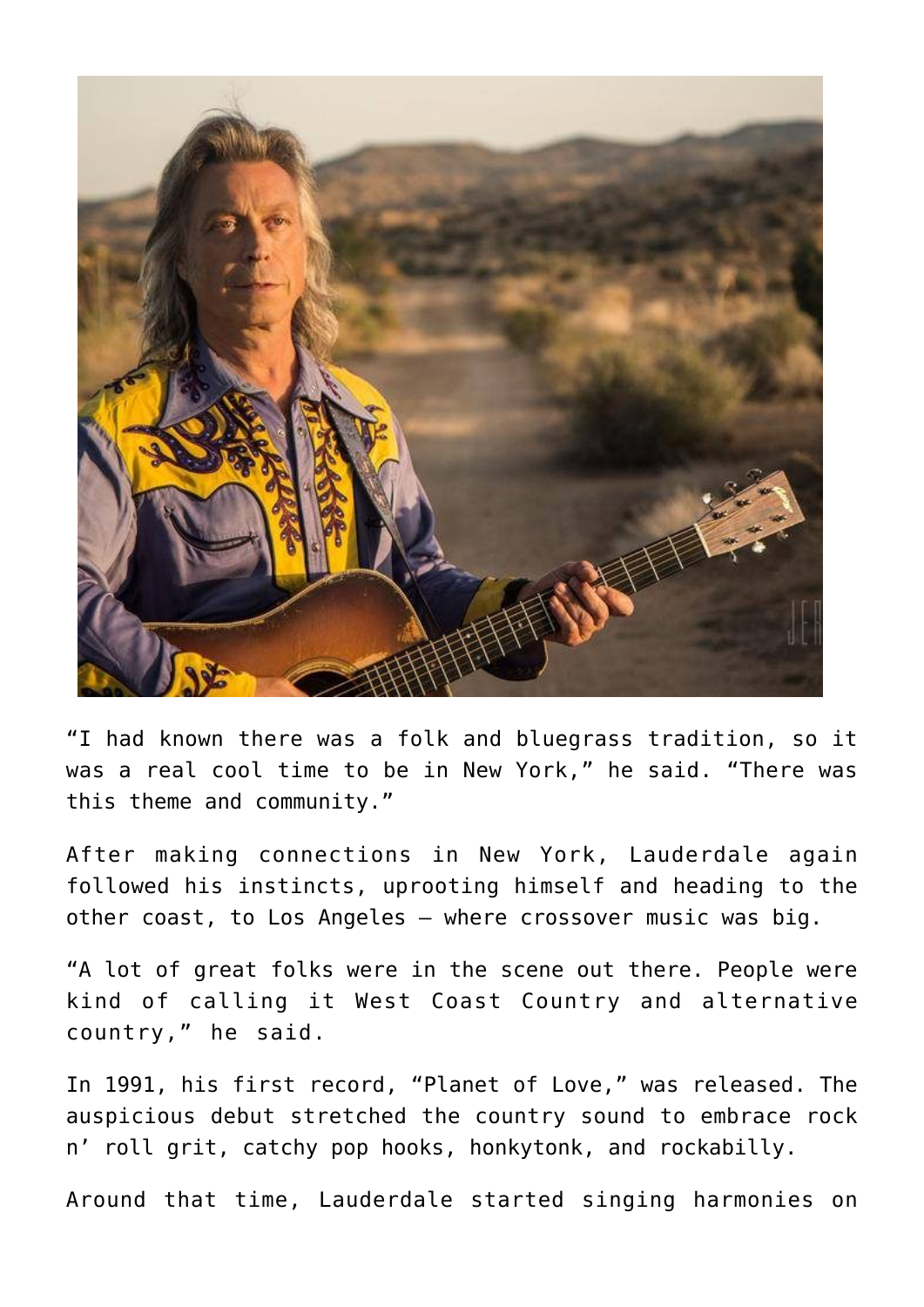Dwight Yoakam, Lucinda Williams, and Colleen Parker recordings. He got himself a publishing deal and has since written hundreds of songs for himself along with a roster of big-name stars.

Over the past four decades, Lauderdale has released nearly three dozen albums and he's collaborated with such artists as Buddy Miller, Grateful Dead lyricist Robert Hunter, Elvis

Costello, Patti Loveless, Vince Gill, Blake Shelton, George Strait, Lee Ann Womak and The Dixie Chicks. He has toured with Johnny Cash, Merle Haggard, Nick Lowe, and Hootie & the Blowfish. He wrote and produced two bluegrass records with Ralph Stanley, and their first, "I Feel Like Singing Today," was nominated for a Grammy.

Lauderdale is quick to share credit for his success with his collaborators and mentors. With so many friends and a personality that is in equal measures approachable and magnetic, he has been a natural choice to host of the Americana Music Festival & Conference in Nashville, Tenn., which he will host again this year. The organization presented him with a Lifetime Achievement Award at the 15<sup>th</sup> Annual Americana Honors & Awards in 2016.

"Time Flies" was released by Yep Roc Records August 3, 2018 – the same day "Jim Lauderdale and Roland White" hit the shelves. It is made up of 11 originals, which move fluidly between tracks in a style that is all Lauderdale's own. His plaintive vocals and layered lyrics evoke all that is sweet about the here and now, and all that is bittersweet about the way our moments turn into a memory.

*"After the changes, you can't turn nothin' back/The different stages have played a different act/To our amazement, we almost made it/Until the curtain call/," he sings. "Time Flies/ Don't it seem like a dream come between when it could be calm?"*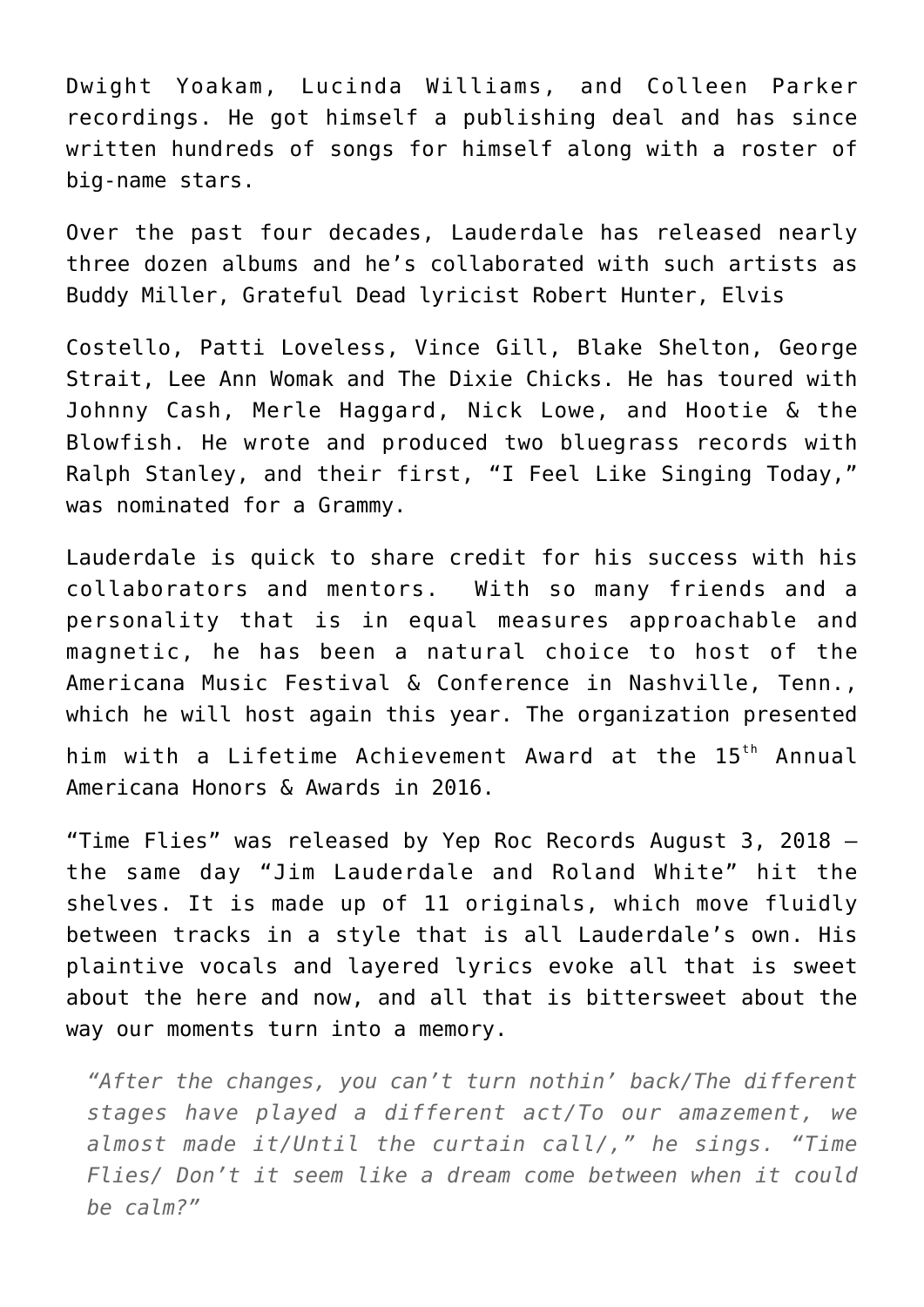Here he is at age 61, on the cover of "Time Flies," light catching his silver sideburns and falling gracefully onto the shoulder-length hair poking out from under his cowboy hat. His Mona Lisa smile, mysterious and inviting, is the same smile that graces his lips on the cover of "Jim Lauderdale and Roland White." Dressed in a corduroy jacket with his arms crossed, he leans against a tree alongside White, who this year turned 80. The photo of the two longtime friends has the yellowish tones of a film print pulled from an old photo album. Despite the period in between the collections, Lauderdale's clean musical hooks and sliding vocal style define both.

Side-by-side these recordings take stock of life, its flow and surprises. Their story is his story, told with the wisdom of hindsight: Even though he had yearned for those bluegrass recordings to be made into a record 39 years ago, that cassette might have done him a favor to stay hidden and wait for the right time to emerge.

The pain he felt when the album got rejected by labels back then might have shifted Lauderdale's musical journey, giving him the space to turn his solid bluegrass foundation into something new and wonderous – a beacon for others to light their way by.

"I've had this theory for several years, if you start out in bluegrass you can go on to anything. It's such a good bedrock for any style of music," he said. "Bluegrass is so healthy and vital and growing and really in a great place. It's inspiring to see so many young great players. It's safe, it's got a future, that's comforting."

Lauderdale said he certainly envisions making more bluegrass records in the future.

"I still feel challenged by the process of making records and writing songs and touring," he said. "I'm glad. I'm grateful